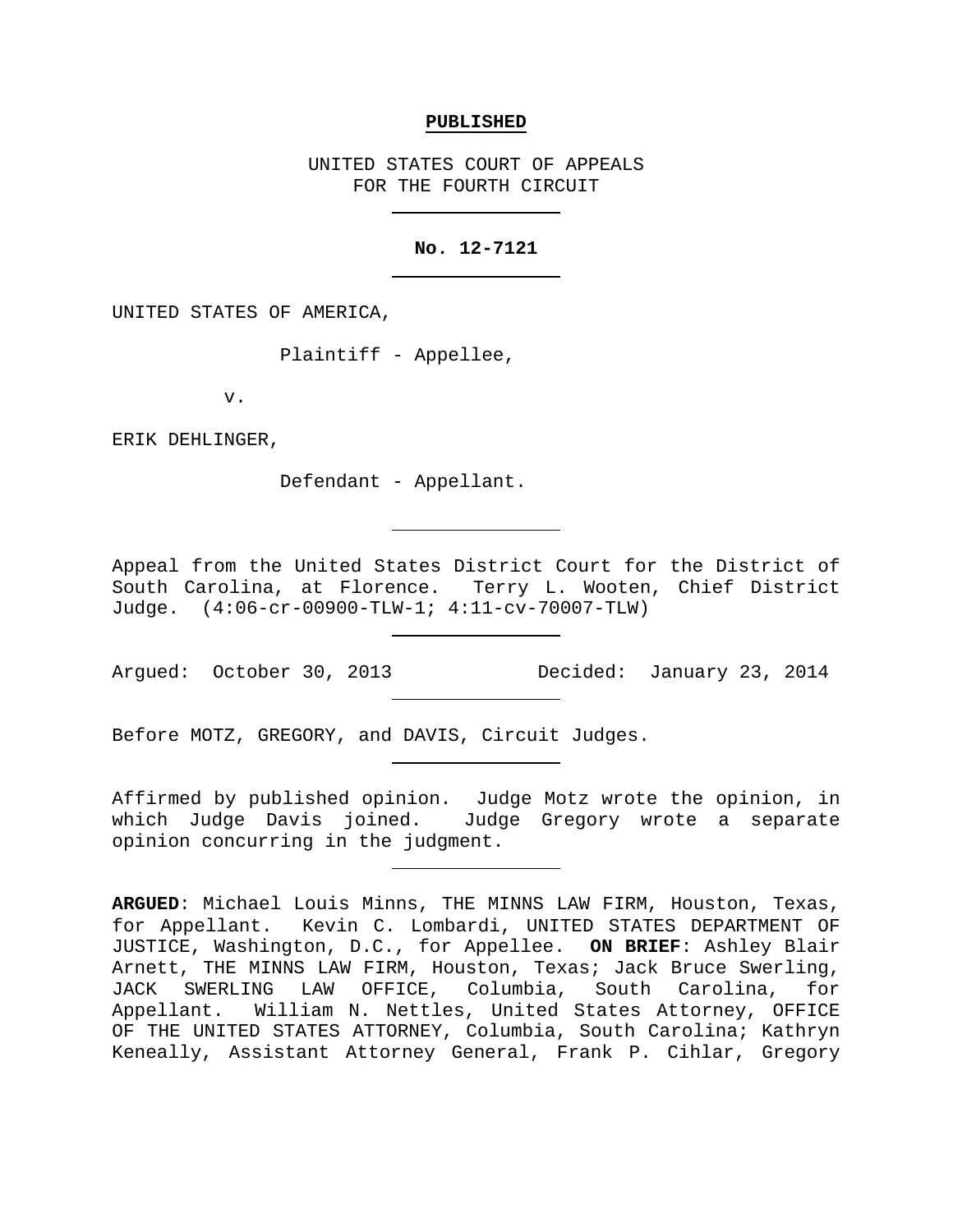Victor Davis, Tax Division, UNITED STATES DEPARTMENT OF JUSTICE, Washington, D.C., for Appellee.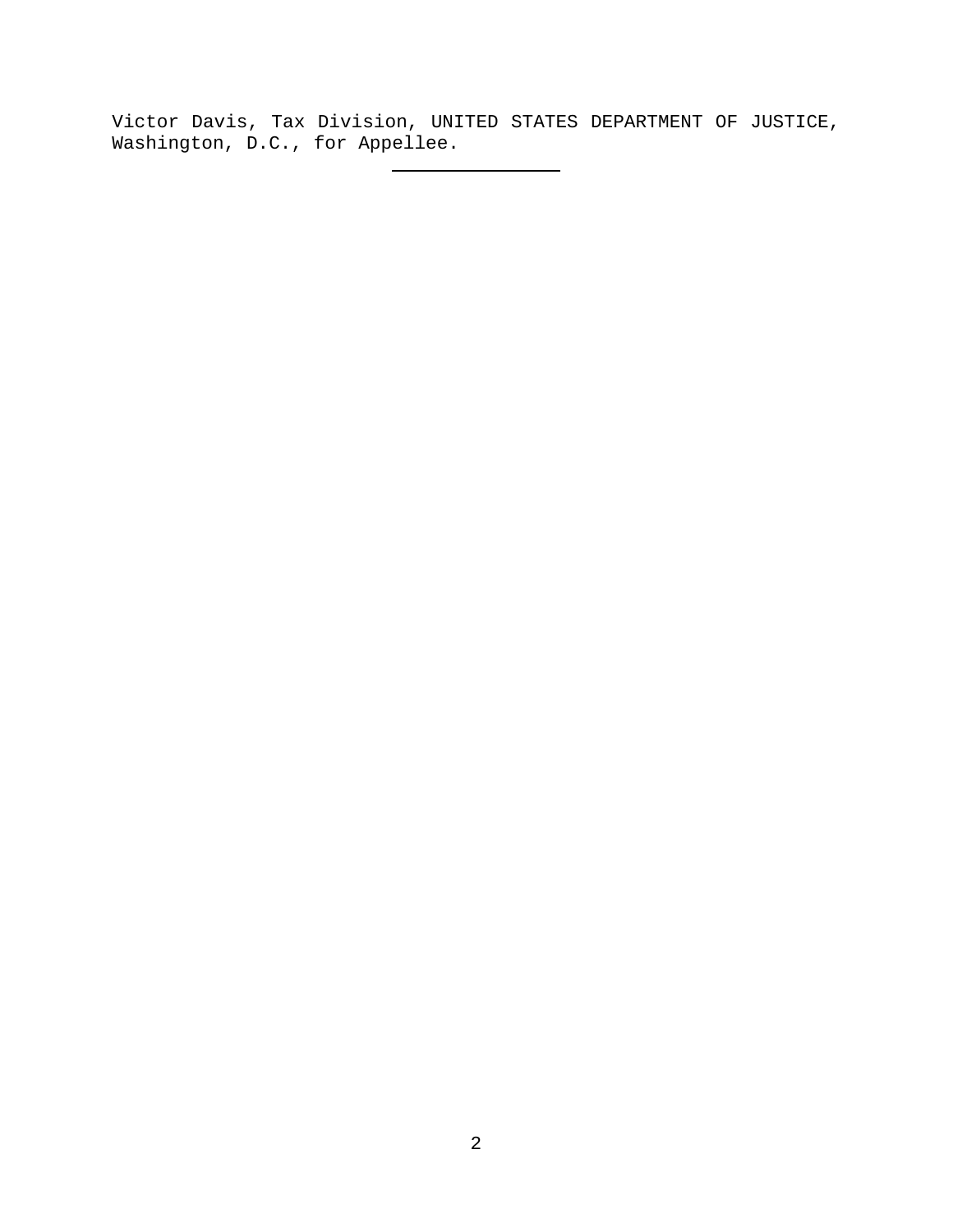DIANA GRIBBON MOTZ, Circuit Judge:

A jury convicted Dr. Erik Dehlinger of three counts of filing false income tax returns. He received a sentence of forty-two months imprisonment and one year of supervised release and was ordered to pay \$363,207 in restitution and a fine of \$5,000. Dehlinger appealed his conviction and sentence, and we affirmed. Dehlinger then moved for habeas relief, asserting that his trial counsel had labored under a prejudicial conflict of interest in violation of Dehlinger's Sixth Amendment rights. Following an extensive evidentiary hearing, in which Dehlinger, his trial counsel, and other witnesses testified, the district court, in a thorough and well-reasoned opinion, denied Dehlinger habeas relief. The court did, however, grant Dehlinger a certificate of appealability pursuant to 28 U.S.C. § 2253. For the reasons below, we affirm the judgment of the district court.

### I.

Dehlinger's Sixth Amendment challenge rests on his trial counsel's relationships with three individuals -- Tara LaGrand, Gary Kuzel, and Collis Redd -- who were involved in the same fraudulent scheme that gave rise to his convictions. Dehlinger maintains that these relationships produced conflicts of interest that prevented his trial counsel from calling these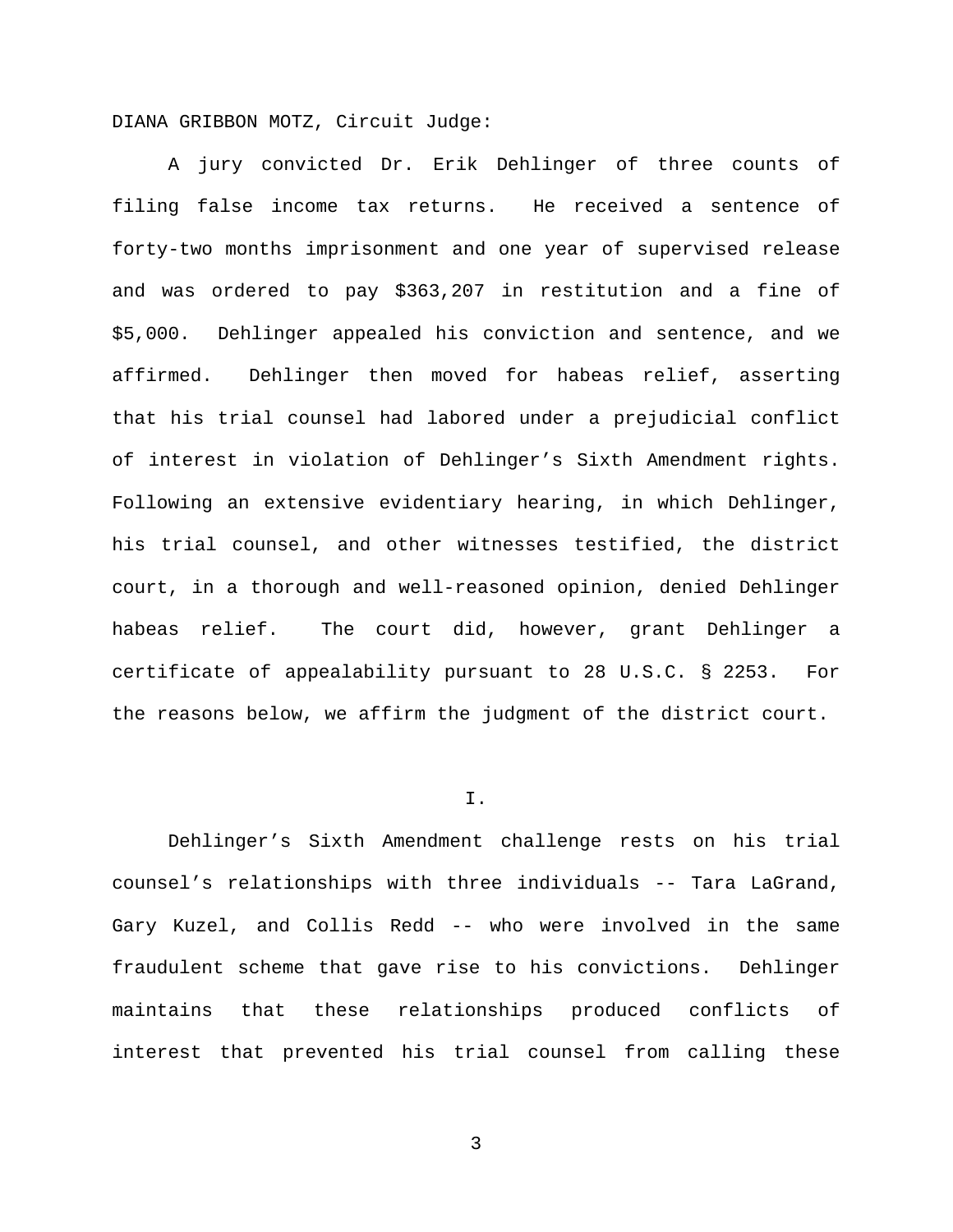individuals as witnesses to provide exculpatory testimony at his trial.

#### A.

Dehlinger's convictions arose from his involvement with Anderson's Ark and Associates ("AAA"), which marketed programs enabling users to avoid current income tax liability and "recapture" taxes paid in the previous two years. Dehlinger began using the AAA tax programs in 1999. He first became involved with the AAA through George Benoit, an employee of an AAA affiliate called Guardian Management, and Richard Marks, an AAA "planner," i.e., an AAA employee who prepared client tax returns and other documents that formed the basis of the fraudulent tax schemes. Benoit prepared Dehlinger's 1998, 1999, and 2000 tax returns using AAA's tax schemes. Tara LaGrand, another AAA planner, prepared Dehlinger's 2001 and amended 2000 tax returns. Use of the AAA programs resulted in a substantial benefit to Dehlinger. In the three years he used the programs, he avoided \$363,207 in tax liability and obtained annual refunds on his income taxes despite earning, as an emergency room doctor, between \$250,000 and \$300,000 per year.

In 2002, the Government began its investigation of Dehlinger. The Government offered Dehlinger a plea agreement, in which he would plead guilty to one felony and cooperate with the Government. During plea negotiations, Robert Stientjes and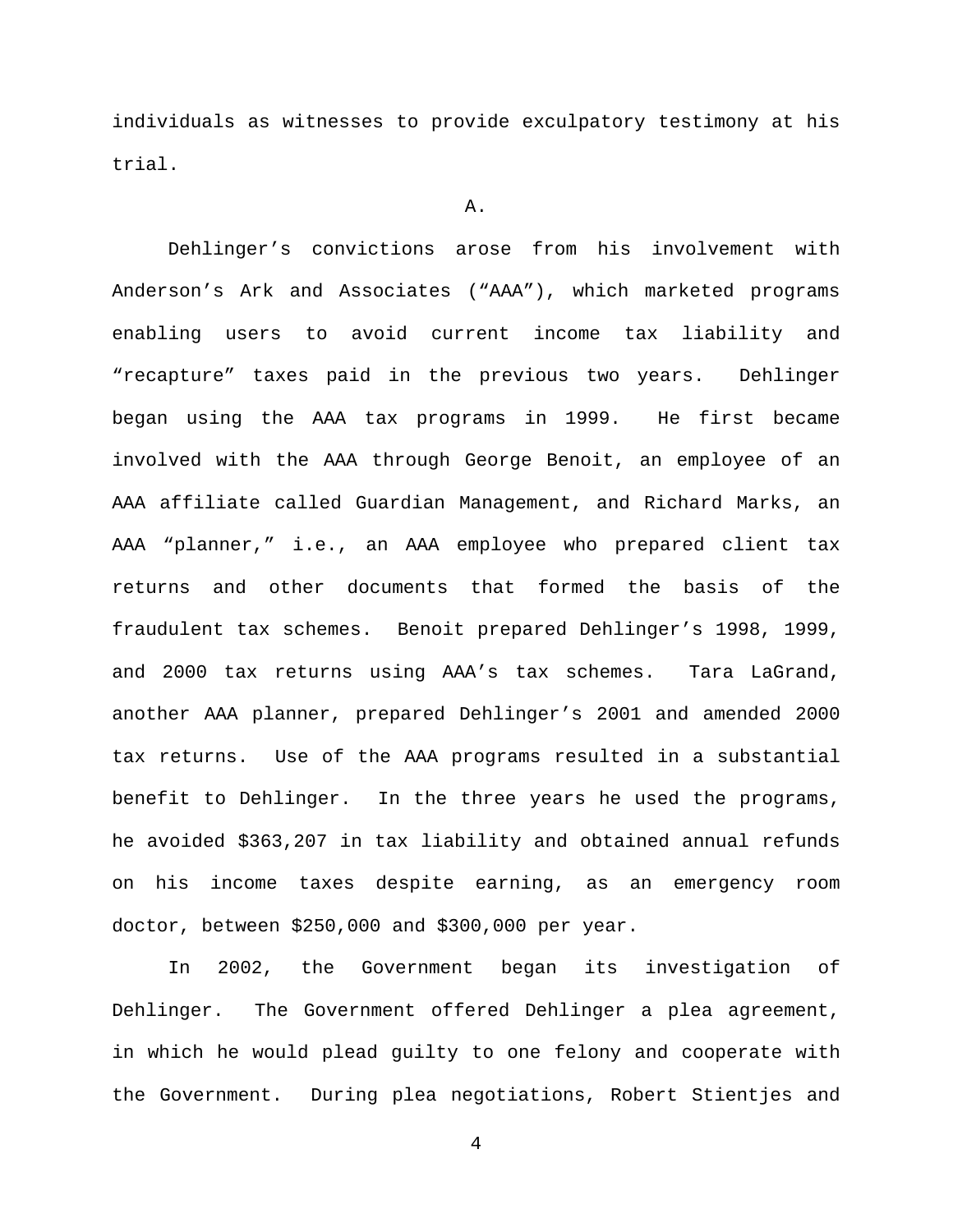other lawyers represented Dehlinger. When Dehlinger rejected the plea, the Government indicted him in August 2006. Then, Dehlinger, relying on a recommendation from one of Stientjes's partners, retained Scott Engelhard as his trial counsel to work along with Stientjes at trial.

Dehlinger retained Engelhard based largely on Engelhard's relative success as court-appointed counsel for AAA planner Tara LaGrand in her 2004 trial in Seattle, Washington. $^1$  $^1$  The jury deadlocked over the charges against LaGrand in that trial. Subsequently, LaGrand (still represented by Engelhard) accepted a guilty plea and was sentenced to twenty-four months imprisonment and one year of supervised release. In LaGrand's plea agreement, she admitted that she knowingly prepared false loan statements and tax deductions. This directly contradicted her trial testimony, in which she had claimed that she did not know the AAA programs were illegal. LaGrand's plea agreement contained a waiver of the right to appeal. Thus, Engelhard's representation of LaGrand at her trial effectively ended with her sentencing in September 2005.

One year after that representation ceased, and before undertaking his representation of Dehlinger, Engelhard obtained

<span id="page-4-0"></span><sup>&</sup>lt;sup>1</sup> In 2002, Engelhard also engaged in preliminary representation discussions with two other AAA planners -- Gary Kuzel and Collis Redd -- but later advised both of them that he would represent only LaGrand.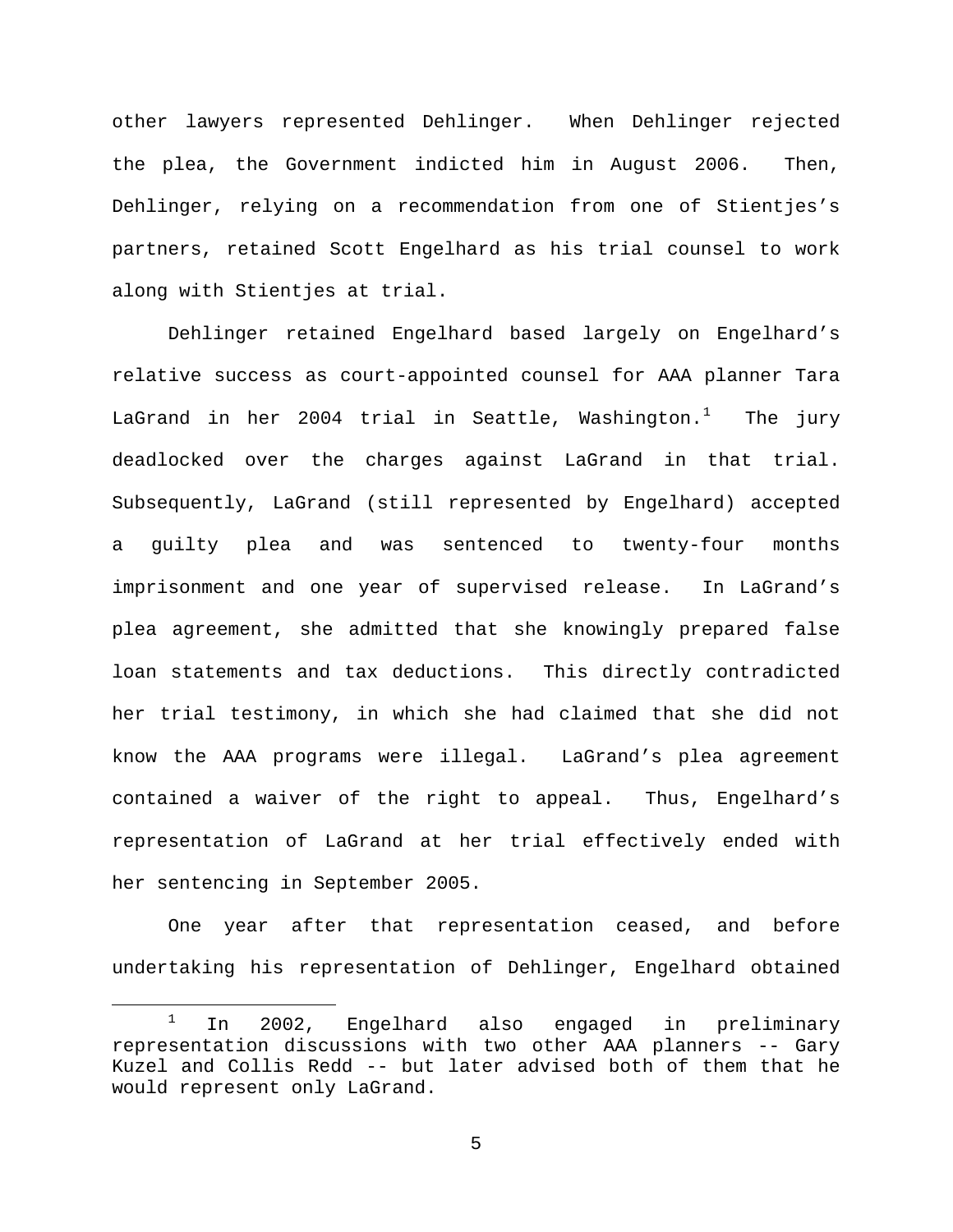a conflict waiver from LaGrand. In that waiver, LaGrand identified Engelhard as her "former attorney" and stated that "[t]o the extent that there might be any apparent conflict of interest, I do hereby waive that conflict of interest so that Mr. Engelhard can represent Mr. Dehlinger at trial." Accordingly, when retained by Dehlinger in the autumn of 2006, Engelhard no longer represented LaGrand, and LaGrand had waived any continuing duties Engelhard might have owed her.

With Engelhard as his lead counsel, Dehlinger proceeded to trial in 2007. On October 15, 2007, after a four-day trial, the jury found Dehlinger guilty of tax fraud on his 1999, 2000, and 2001 tax returns.

A few weeks after Dehlinger's conviction, Engelhard contacted LaGrand to inform her that the lawyers for other AAA clients had written him asking for her contact information. Those lawyers ultimately subpoenaed LaGrand to testify before the district court in Seattle, Washington in the prosecution of other AAA clients. Engelhard was appointed to serve as LaGrand's counsel in this matter due to his familiarity with the AAA prosecutions. The district court in Seattle docketed Engelhard's re-appointment as LaGrand's counsel as of November 29, 2007 –- one and one half months following the conclusion of Dehlinger's trial. Engelhard filed a motion to quash the subpoena of LaGrand on Fifth Amendment grounds. In March 2008,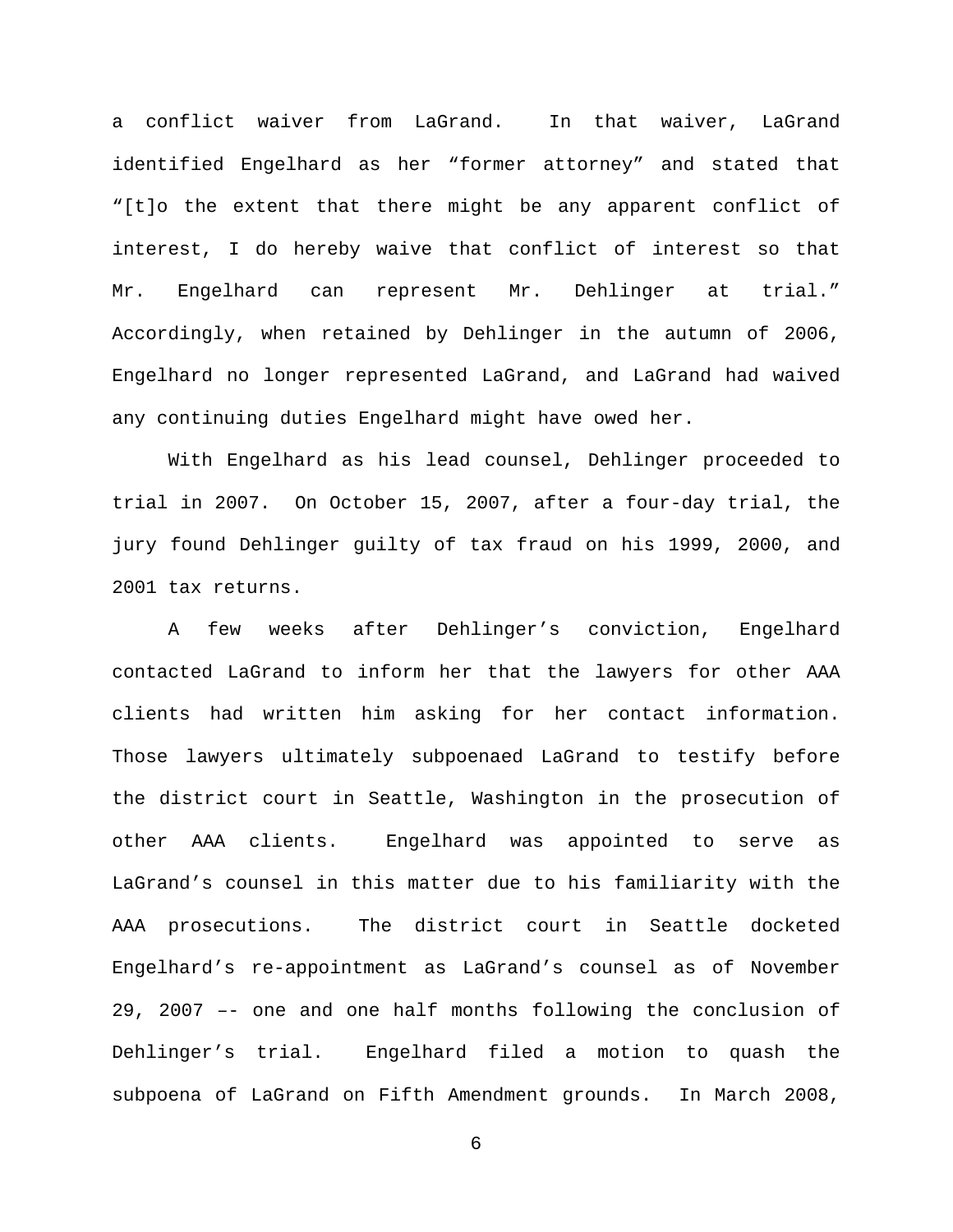Dehlinger fired Engelhard when he learned that Engelhard had filed this motion on behalf of LaGrand.

# B.

After his unsuccessful appeal of his convictions and sentence, Engelhard moved for habeas relief pursuant to 28 U.S.C. § 2255. The district court held a two-day evidentiary hearing on Dehlinger's § 2255 motion. During that hearing, the court considered substantial documentary evidence and heard the testimony of several witnesses, including Dehlinger, Engelhard, Stientjes, and LaGrand.

Dehlinger testified that his sole defense at trial was his good faith reliance on the assurances of AAA planners that the AAA tax plans were legal. He asserted that he wanted Engelhard to call AAA planners LaGrand, Kuzel, and Redd to testify as to these assurances, but that Engelhard repeatedly advised him that their testimony would be harmful rather than helpful. Dehlinger contended that Engelhard's decision not to call LaGrand, Kuzel, or Redd as witnesses was driven by a conflict of interest arising from Engelhard's prior representation of them.

Dehlinger also offered evidence that LaGrand had written a novel based on Engelhard's earlier representation of her, in which she depicted "Mr. Scott" (the character modeled after Engelhard) as a hero. LaGrand herself testified at the § 2255 hearing that she was "in awe of" Engelhard. In addition, she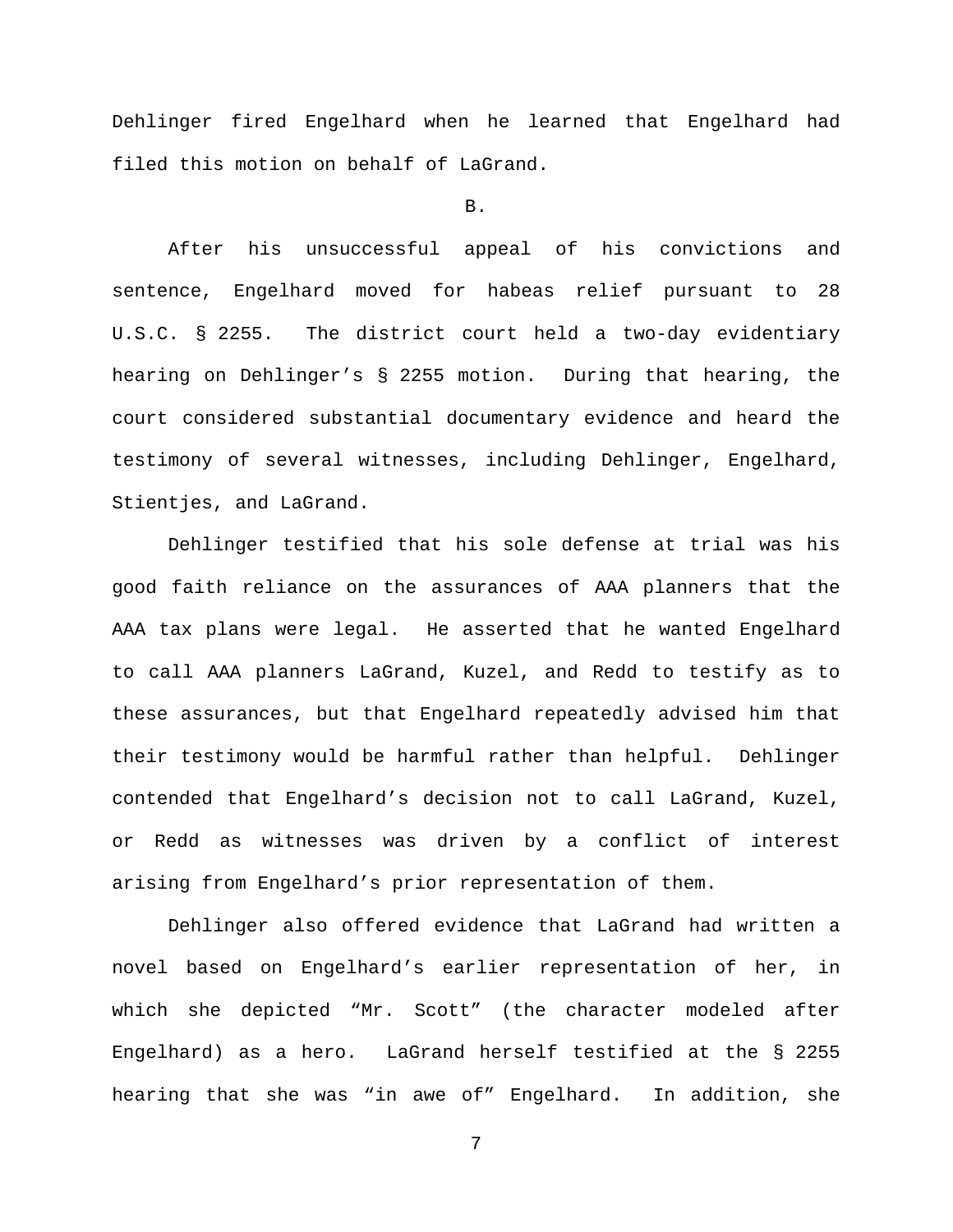stated that she believed Dehlinger's tax returns were legal when she prepared them for Dehlinger and that she told him that. But LaGrand acknowledged that she had ultimately pled guilty to fraud in connection with her preparation of AAA returns, invoked her Fifth Amendment privilege and refused to testify at the trial of another AAA defendant, and had not appeared voluntarily at the § 2255 hearing. Although Dehlinger argued that Engelhard represented LaGrand during Dehlinger's trial, he provided no evidence to support this contention. $2$ 

Engelhard testified that he "felt pretty clear . . . before [he] even started to represent Dr. Dehlinger" that calling AAA planners as witnesses would not be the best way to present Dehlinger's defense. In their preliminary discussions, Engelhard informed Dehlinger of this assessment. Nevertheless, Engelhard explored the option of calling AAA planners. He ultimately concluded that -- given their status as convicted felons or affiliates of AAA, which a jury had found to be a fraudulent scheme -- the risks inherent in their testimony outweighed any benefits.

<span id="page-7-0"></span> $2$  Instead, the evidence produced at the  $8$  2255 hearing established that Engelhard's representation of LaGrand in her criminal proceedings ended in September 2005, more than one year<br>before he joined Dehlinger's defense team; Engelhard's joined Dehlinger's defense team; Engelhard's appointment as LaGrand's counsel to file the motion to quash the subpoena in the separate proceeding occurred on November 29, 2007, several weeks after Dehlinger's trial had concluded.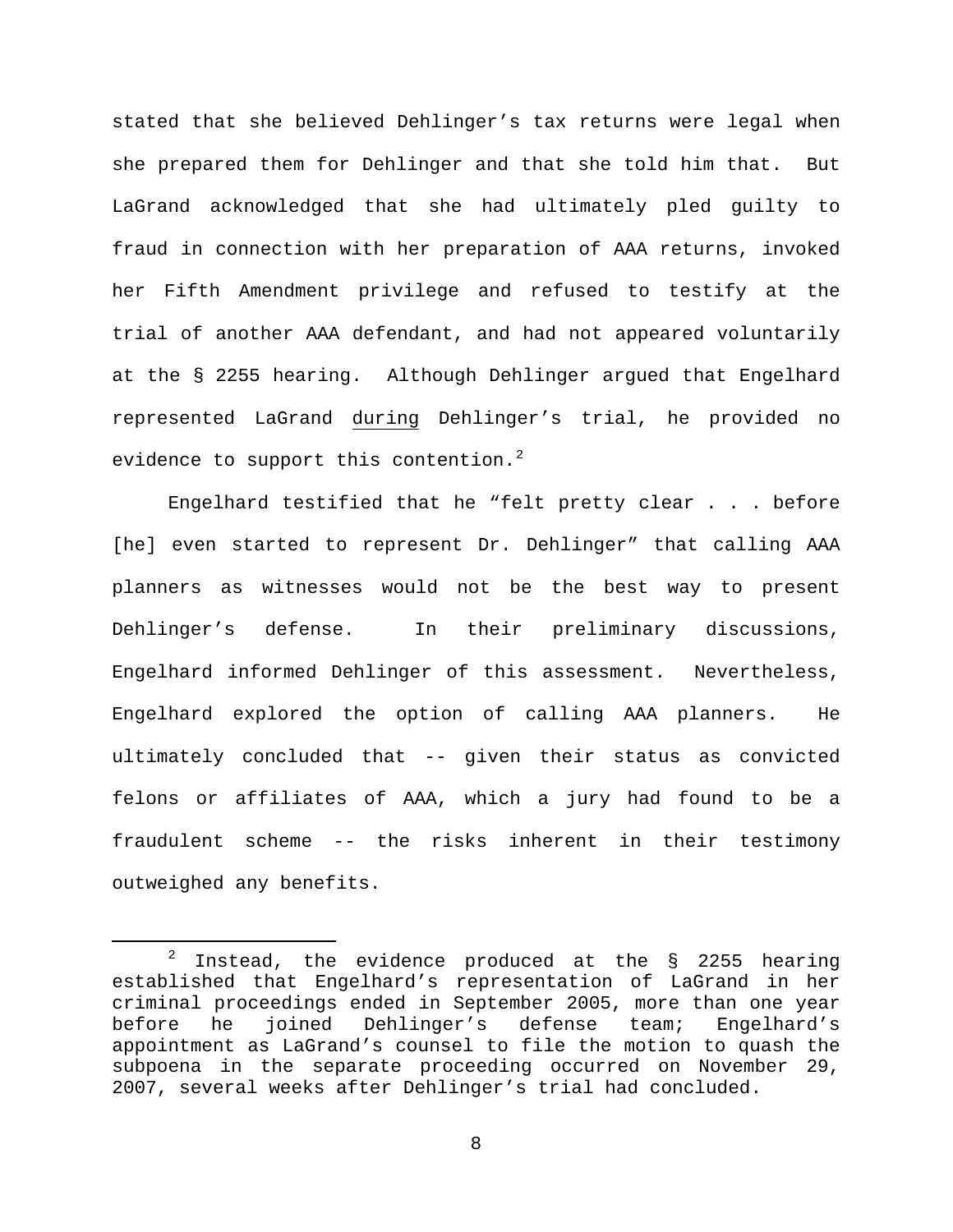As to Redd and Kuzel, Engelhard testified that Dehlinger said he had never interacted with them, and for this reason Engelhard concluded that they were not qualified to testify on Dehlinger's behalf. As to LaGrand, Engelhard testified that he believed she would make an especially poor witness for Dehlinger because she had testified at her trial "that she was completely innocent but then later entered a guilty plea" and so could be impeached on cross-examination. Engelhard also thought LaGrand's testimony would not aid Dehlinger because, since she lacked experience in corporate and offshore matters, "a good prosecutor could make her look like someone that nobody should believe as a planner in complicated matters like this." Cocounsel Stientjes agreed with this assessment when Engelhard explained his reasoning to Stientjes and Dehlinger prior to undertaking Dehlinger's representation.

Engelhard also opted not to call as witnesses other AAA planners with whom he had no past relationship. Engelhard testified that he had considered including AAA affiliate Benoit as a witness. He believed that Benoit would make a better witness than LaGrand because the Government had not prosecuted Benoit, who had prepared two of the three tax returns that formed the basis of the charges against Dehlinger. However, after meeting with Benoit, discussing the matter with co-counsel Stientjes, and conferring with an attorney representing other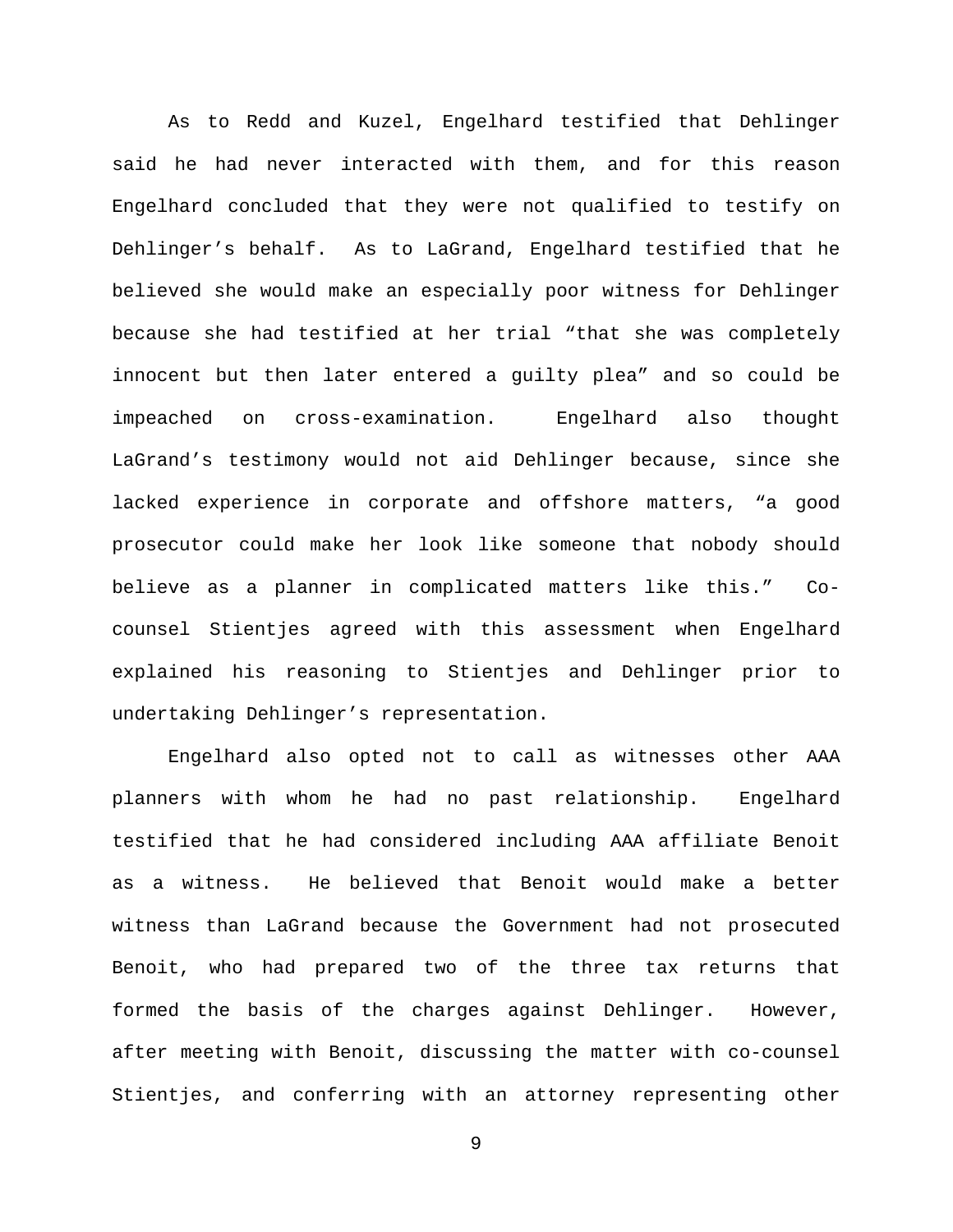AAA clients, Engelhard concluded that the risks of Benoit's testimony outweighed the benefits. He reasoned, in an e-mail he sent to Dehlinger weeks before his trial, that "[i]f Benoit testified for us, all he could do is reiterate the points I can make without him. If he testifies and does not appear credible, then a jury might conclude that it was not reasonable for you to rely upon him." Engelhard also decided against calling AAA planner Marks as a witness because, in addition to Marks's conviction, Engelhard was familiar with Marks from the 2004 Seattle trial and found him to be a difficult personality. In contemporaneous e-mails, Engelhard explained all of these considerations to Dehlinger.

Instead of relying on AAA planners, Engelhard determined that the best defense strategy was to rely on three other witnesses to establish Dehlinger's defense: Scott Stringer, Bruce Burner, and Carl Charlot. Stringer, an expert, could and did opine that the structure of the AAA tax schemes was legitimate. Engelhard believed that "because of [Stringer's] credentials and his lack of involvement with AAA programs, his opinion about the legality of the AAA programs would carry more weight with a jury than the testimony of an AAA Planner."

Burner was a former co-worker of Dehlinger who also joined AAA. Engelhard believed that he would be a strong witness because "he relied upon the exact same information from AAA as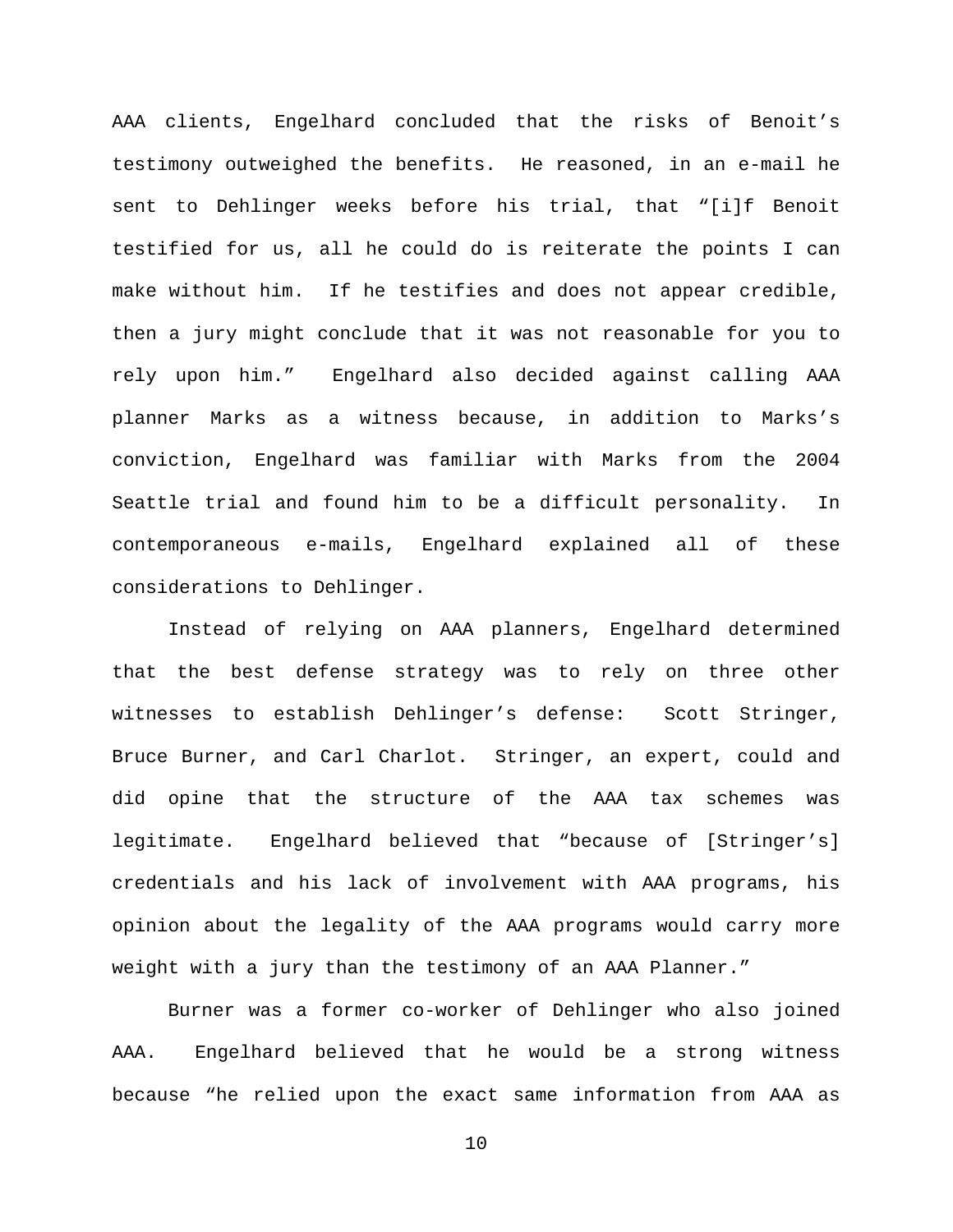Dr. Dehlinger for his belief that the AAA program was legal" and Burner's "credibility was particularly strong because he had testified as a Government witness/victim in the Seattle trial." Engelhard reasoned that "the Government would have no explanation for how they could treat Dr. Burner as a victim and yet treat Dr. Dehlinger as a criminal, and that the jury would feel compelled to acquit Dr. Dehlinger in light of Dr. Burner's testimony."

Engelhard further determined that Charlot, a prior associate of an IRS agent on whose assurances Dehlinger had assertedly relied in becoming involved with AAA, would also make a strong witness. Charlot could tell "a very compelling story" about how the agent "had conned [Charlot] into believing that the AAA program was legal." Engelhard noted that Charlot had been a convincing witness at LaGrand's trial in Seattle.

On May 16, 2012, the district court issued a thorough opinion denying Dehlinger habeas relief. The court found that Engelhard's testimony was consistent with contemporaneous documentation and both "persuasive and credible."[3](#page-10-0) In the

<span id="page-10-0"></span> $3$  The court also made credibility determinations with regard to the testimony of co-counsel Stientjes and Dehlinger's expert witness. Stientjes initially testified at the § 2255 hearing that "up until the last minute, Dr. Dehlinger expected Tara LaGrand . . . to testify for Dr. Dehlinger," but he admitted on cross-examination that he meant only that Dehlinger expected her to be available to testify if needed. The district court (Continued)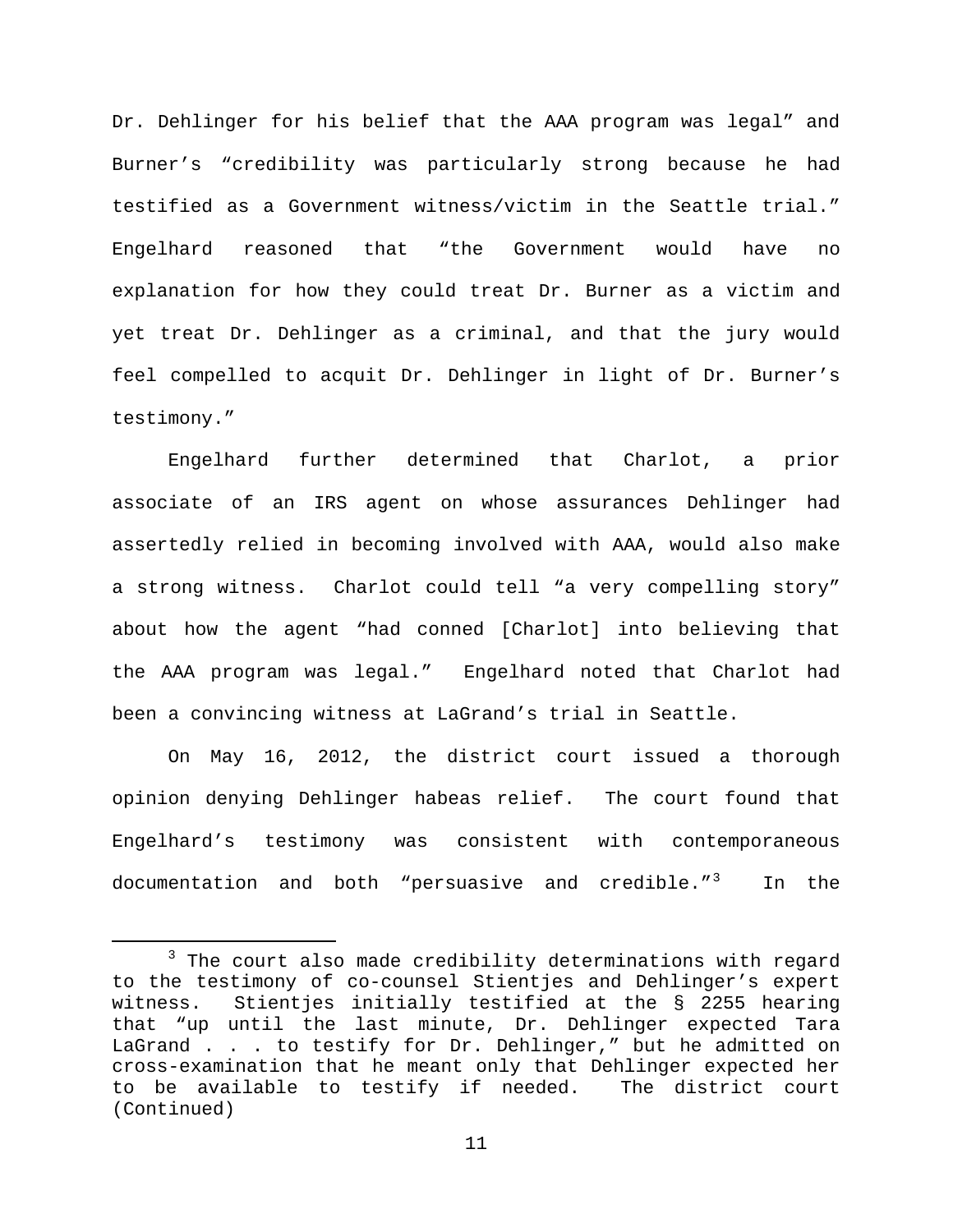court's view, Engelhard's decision not to call LaGrand, Kuzel, or Redd as witnesses at Dehlinger's trial "was based on trial strategy alone and not linked to any potential conflict of interest."

Thus, the court concluded that Engelhard's "decision not to call witnesses who would be subject to impeachment for their prior crimes (LaGrand and Kuzel) or for their participation in a criminal organization (Redd) was simply a reasonable strategic decision which the record does not indicate that Dehlinger opposed." The district court found that these decisions were "part of an overarching trial strategy, which [Engelhard] thought would be most beneficial to [Dehlinger]," and that "the record support[ed] the conclusion that Dehlinger and Stientjes acquiesced in this trial strategy." The court further found that "this trial strategy was applied evenhandedly to . . . other [AAA] witnesses [with whom Engelhard had no history of representation] which were not called for similar strategic reasons."

Dehlinger noted a timely appeal.

Ĩ.

refused to credit Stientjes's testimony, which failed to withstand cross-examination and which also conflicted with<br>Stienties's affidavits and contemporaneous e-mails. The court Stientjes's affidavits and contemporaneous e-mails. also gave little weight to the testimony of Dehlinger's expert witness who relied uncritically upon the truth of Stientjes's contradicted statement to reach an opinion about the ultimate legal issues before the court.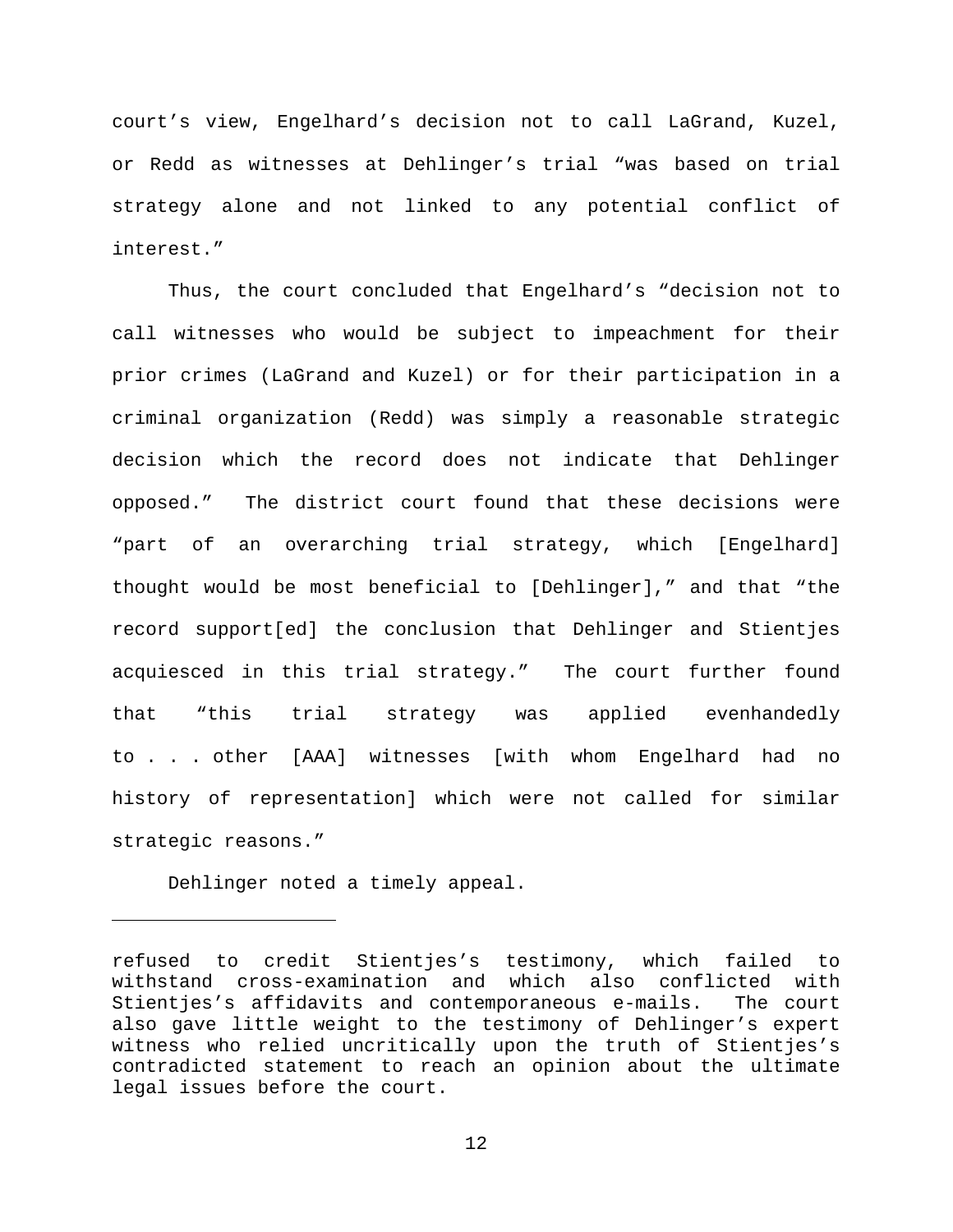On appeal, Dehlinger again contends that Engelhard provided ineffective representation that prejudiced him in violation of his Sixth Amendment rights. Sixth Amendment protections apply to every aspect of a lawyer's representation. Dehlinger's claim, however, rests entirely on one portion of Engelhard's representation. Dehlinger contends that, in preparation for and during his trial, Engelhard labored under an active conflict of interest because of Engelhard's history with LaGrand, Kuzel, and Redd. Dehlinger maintains that this conflict adversely affected Engelhard's performance because he should have, but did not, call them as witnesses.

Usually, a defendant can establish a Sixth Amendment ineffective assistance claim only by proof that (1) "counsel's performance was deficient" and (2) "the deficient performance prejudiced the defense." Strickland v. Washington, 466 U.S. 668, 687 (198[4](#page-12-0)).<sup>4</sup> A lawyer's "concurrent representation" of multiple clients, however, raises a "high probability of

II.

<span id="page-12-0"></span><sup>&</sup>lt;sup>4</sup> In assessing whether counsel's performance was constitutionally deficient, "[t]he purpose is simply to ensure that criminal defendants receive a fair trial," Strickland, 466 U.S. at 689, "not to enforce the Canons of Legal Ethics," Mickens, 535 U.S. at 176. Thus, although the rules of attorney professional conduct may be relevant as a guide to assessing reasonableness, "breach of an ethical standard does not necessarily make out a denial of the Sixth Amendment guarantee of the assistance of counsel." Nix v. Whiteside, 475 U.S. 157, 165 (1986).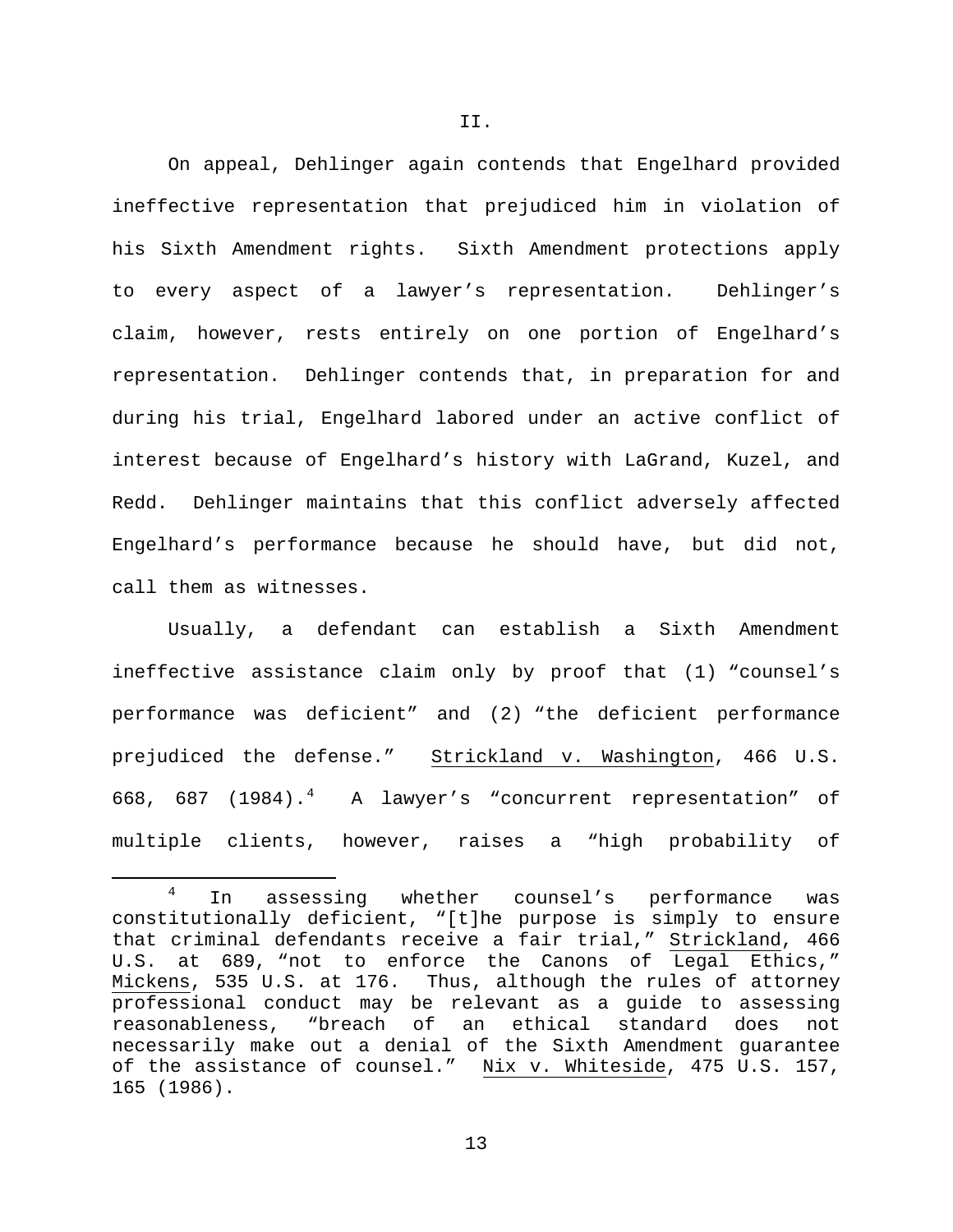prejudice." Mickens v. Taylor, 535 U.S. 162, 175 (2002). Accordingly, the Supreme Court has held that in concurrent representation cases, a defendant can establish a Sixth Amendment violation by "showing . . . defective performance, but not requiring in addition (as Strickland does in other ineffectiveness-of-counsel cases), a showing of probable effect upon the outcome of trial." Id. at 174.

Arguably at least, this case concerns not concurrent but successive representation of assertedly conflicted clients. See Moss v. United States, 323 F.3d 445, 456, n.15, 459 (6th Cir. 2003) (distinguishing between concurrent representation, which is "the simultaneous representation of two or more co-defendants by [a] single attorney" and "[s]uccessive representation," which occurs when a defendant's counsel "has previously represented a co-defendant or trial witness"). The Supreme Court has specifically reserved the question of whether the second requirement of Strickland -- namely proof of a prejudicial effect on the outcome of trial -- applies to asserted conflicts arising from successive representation. See Mickens, 535 U.S. at 175-76. We need not determine, however, whether Engelhard's representation was successive and, if so, whether Dehlinger had to demonstrate that the asserted conflict had a probable prejudicial effect on the outcome of his trial. This is so because Dehlinger has failed to make the threshold showing that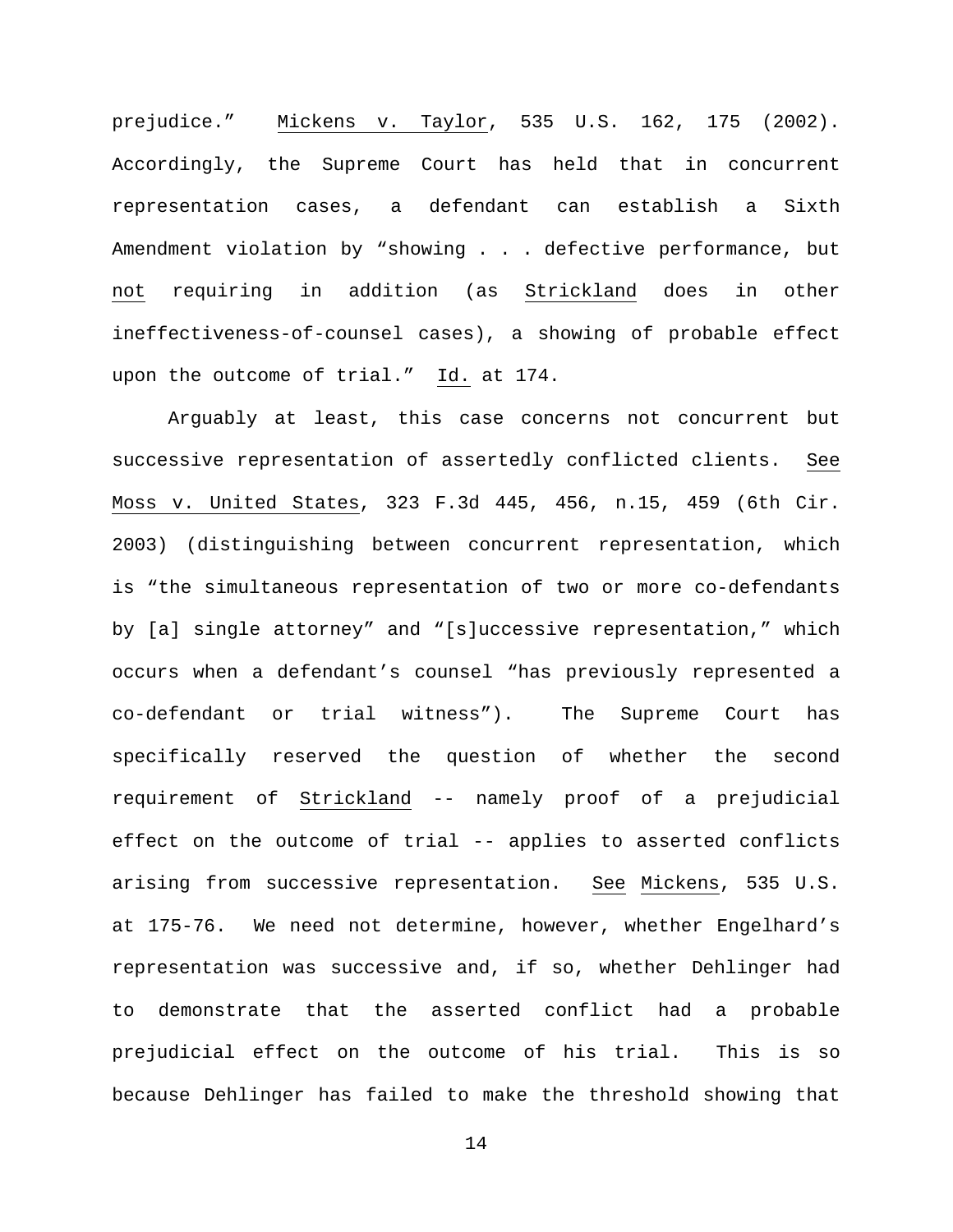the asserted conflict rendered Engelhard's performance constitutionally deficient.

In order to establish constitutionally deficient performance on the basis of an alleged conflict of interest, a defendant, like Dehlinger, who has raised no objection at trial, must establish that (1) "an actual conflict of interest" (2) "adversely affected his lawyer's performance." Cuyler v. Sullivan, 446 U.S. 335, 348 (1980). An actual conflict, which requires a defendant to show that his counsel "actively represented conflicting interests," is the "constitutional predicate" for an ineffective assistance claim. Id. at 350. Because "a possible conflict inheres in almost every instance of multiple representation," id. at 348, the mere "possibility of conflict is insufficient to impugn a criminal conviction," id. at 350.

But even when an "actual conflict" is shown, "an adverse effect is not presumed." United States v. Nicholson, 475 F.3d 241, 249 (4th Cir. 2007) ("Nicholson I"). Instead, the defendant must separately prove that the conflict adversely affected his counsel's performance by satisfying the three-prong test set forth in Mickens v. Taylor:

First, the [defendant] must identify a plausible alternative defense strategy or tactic that his defense counsel might have pursued. Second, the [defendant] must show that the alternative strategy or tactic was objectively reasonable under the facts of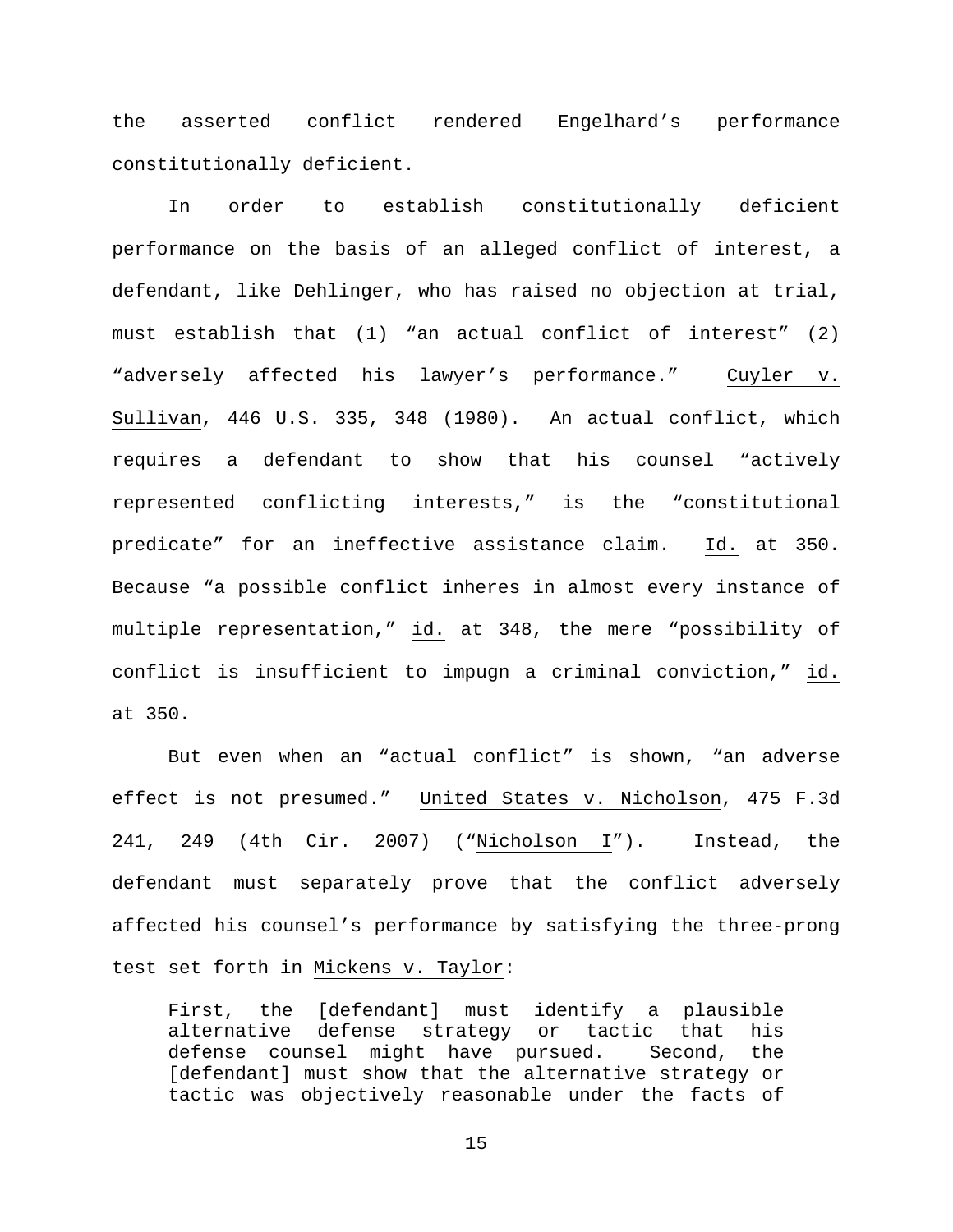the case known to the attorney at the time of the attorney's tactical decision. . . . Finally, the [defendant] must establish that the defense counsel's failure to pursue that strategy or tactic was linked to the actual conflict.

240 F.3d 348, 361 (4th Cir. 2001) (en banc) (citation omitted), aff'd without consideration of this point 535 U.S. 162 (2002). The requirements for establishing an actual conflict and an adverse effect on the lawyer's performance "are often intertwined, making the factual analyses of them overlap." United States v. Tatum, 943 F.2d 370, 375 (4th Cir. 1991). The defendant must make both showings to obtain relief. Sullivan, 445 U.S. at 349-50.

"Conflicts claims present mixed questions of law and fact that we review de novo." Mickens, 240 F.3d at 360 (internal quotation marks omitted). "When the [district] court [has] conducted an evidentiary hearing prior to ruling, we review its findings of fact for clear error." United States v. Nicholson, 611 F.3d 191, 205 (4th Cir. 2010) ("Nicholson II"). "Because much of the adverse effect inquiry is heavily fact dependent, we believe appropriate deference should be given to the findings of the district court." Mickens, 240 F.3d at 360. "When findings are based on determinations regarding the credibility of witnesses," as they were in the case at hand, "we give even greater deference to the trial court's findings." United States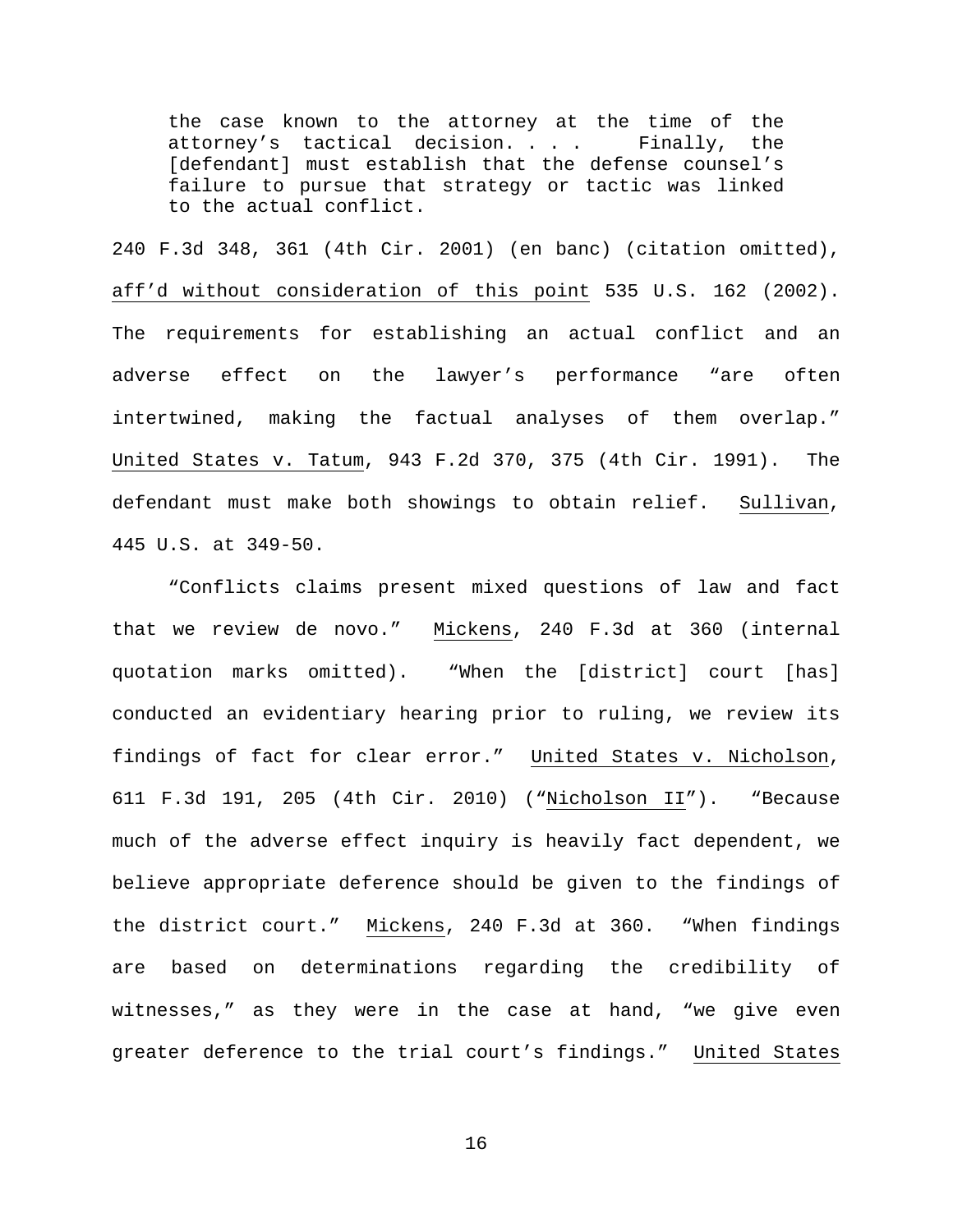v. Hall, 664 F.3d 456, 462 (4th Cir. 2012) (internal quotation marks omitted).

With these principles in mind, we turn to the question of whether the district court erred in finding Dehlinger did not establish that a conflict of interest rendered Engelhard's representation constitutionally deficient.

# III.

# A.

The district court based its denial of Dehlinger's request for § 2255 relief on its determination that -- even assuming arguendo that an actual conflict of interest existed -- Dehlinger failed to satisfy the third prong of Mickens. That is, the district court focused on whether Engelhard's decision to call witnesses other than LaGrand, Kuzel, and Redd was "linked" to the asserted conflict, or instead was the product of a legitimate trial strategy. We too will frame our discussion around this third prong.

Dehlinger, as the defendant, bears the burden of proving the requisite "link." Mickens, 240 F.3d at 361. To satisfy this burden, he must show Engelhard's decision was not objectively reasonable. See Stephens v. Branker, 570 F.3d 198, 212 (4th Cir. 2009)(finding that because the defendant failed to establish a link between an alleged conflict and counsel's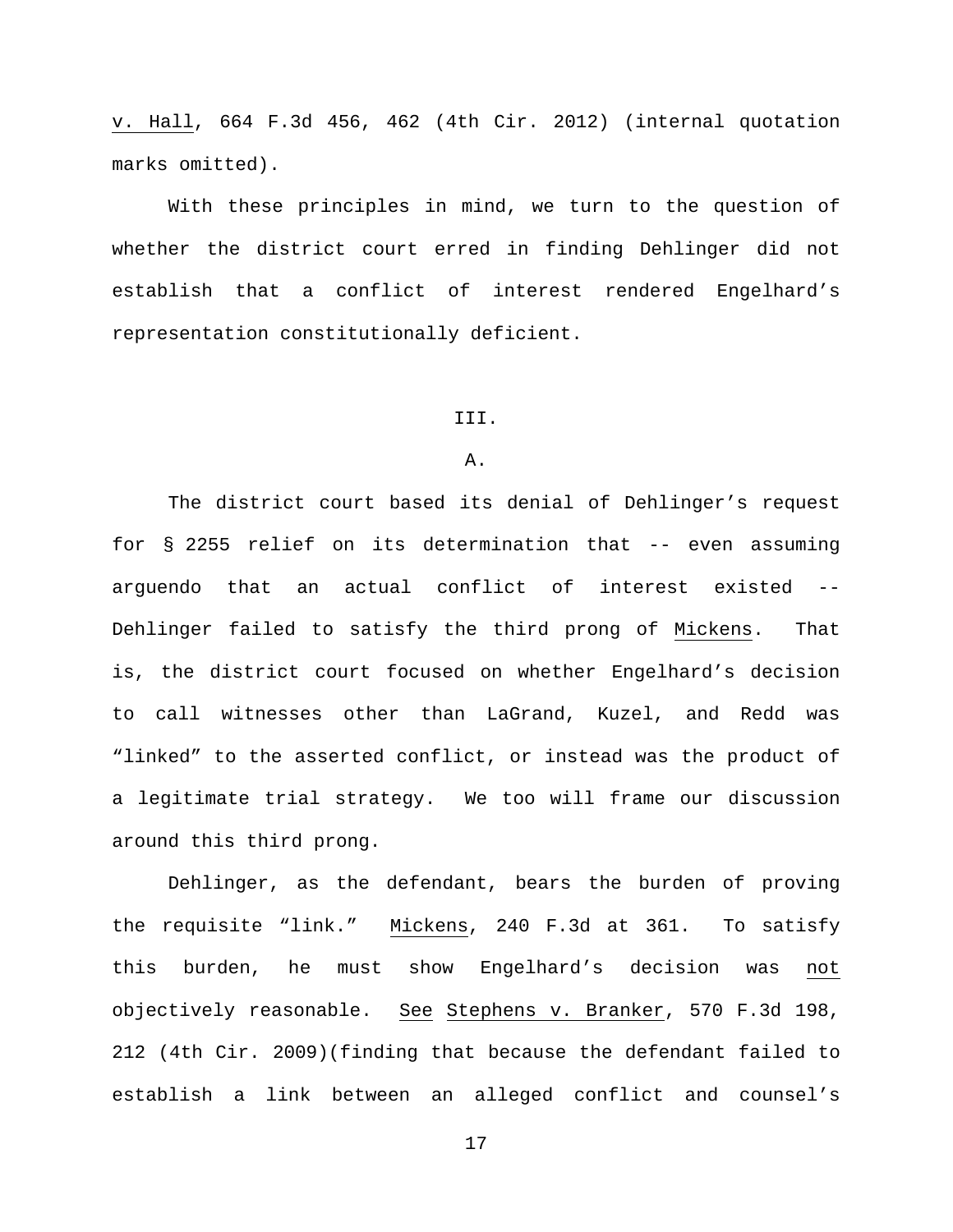failure to pursue a defense the defendant "fail[ed] to demonstrate that the trial decisions made by his counsel were anything other than tactical judgments"). "If a reasonable attorney would have adopted the same trial strategy absent a conflict, [a defendant] cannot show [his lawyer's] performance was adversely affected by that conflict." Caban v. United States, 281 F.3d 778, 786 (8th Cir. 2002).

### B.

The district court carefully reviewed the evidence and made critical credibility determinations. After doing so, the court found that Engelhard's decision not to call LaGrand, Kuzel, or Redd as witnesses amounted to nothing more than a reasonable strategic decision, which he made in good faith at the outset, applied evenhandedly to all potential witnesses, and adhered to consistently throughout trial. Ample evidence supports this finding.

With regard to Kuzel and Redd, Dehlinger had told Engelhard that he had no meaningful interaction with them. In fact, he barely knew them and they had not prepared any of his tax returns. Thus, it seems unlikely that either of them would have been permitted to testify as to Dehlinger's assertedly innocent state of mind. Even assuming that they would have been permitted to testify, Dehlinger has failed to demonstrate that they could have provided testimony not elicited from the defense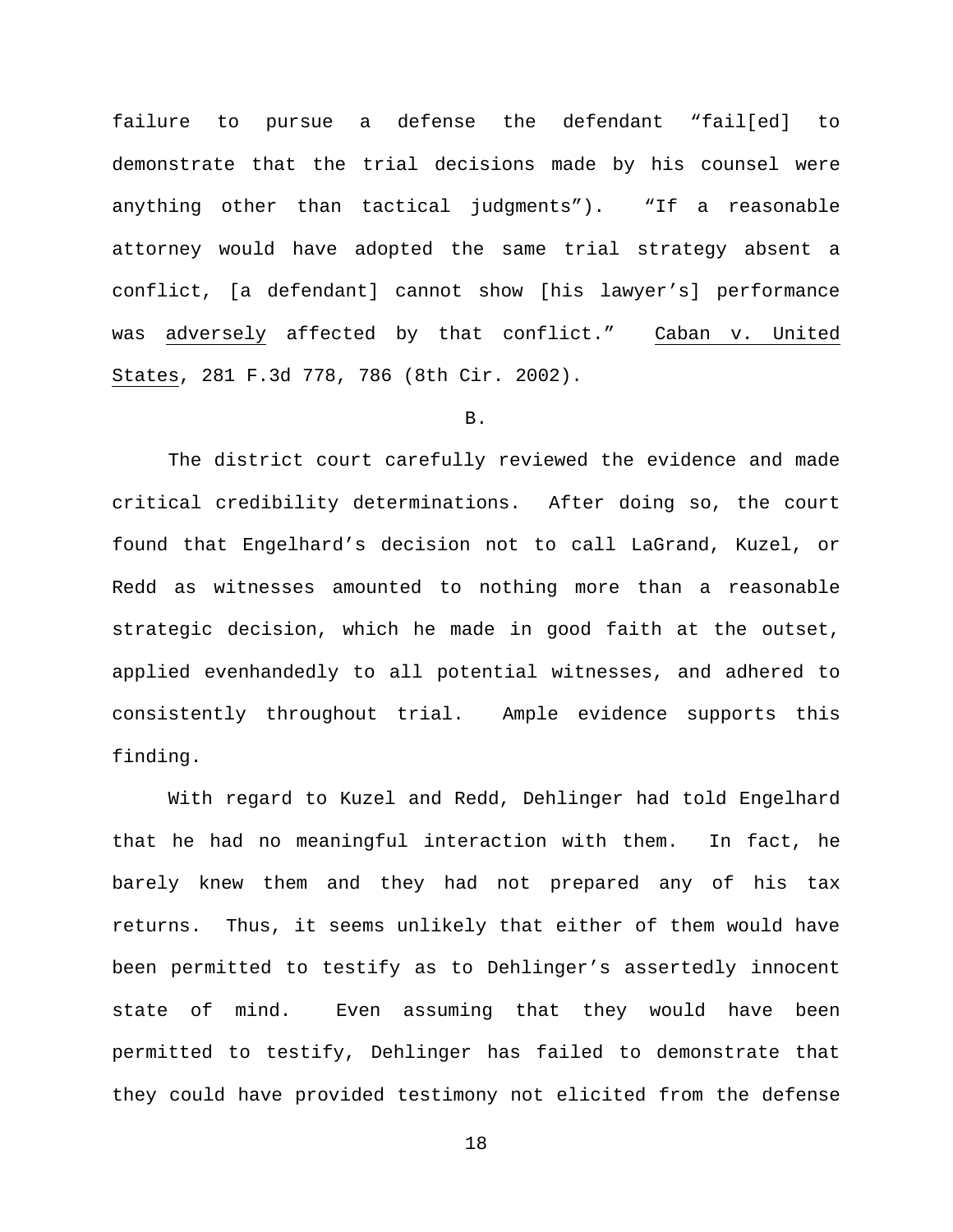witnesses who did testify on his behalf at trial. See Eisemann v. Herbert, 401 F.3d 102, 108 (2d Cir. 2005) (finding no adverse effect because nothing in the record "provide[d] the slightest indication as to what [the client-witness] would have said if called or even that he would have said anything at all").

As to LaGrand, who is the primary focus of Dehlinger's challenge, the record offers substantial support for the district court's finding that Engelhard's decision not to call her was driven by strategic concerns rather than any conflict. The testimony and affidavits from Engelhard, Stientjes, and Dehlinger himself, as well as contemporaneous e-mail communications, establish that Engelhard and co-counsel Stientjes believed that the risks of LaGrand's testimony outweighed the benefits, and informed Dehlinger of this strategy. For instance, Dehlinger e-mailed Engelhard and Stientjes on September 20, 2007 (three weeks prior to trial) to ask about the witness list. After inquiring about other potential witnesses, Dehlinger asked Engelhard and Stientjes whether they "still think that Mar[ks] and/or LaGrand would be too risky." (emphasis added). Stientjes responded to Dehlinger's e-mail informing him that "[Engelhard] and I have talked about the benefits [and] burdens of each witness. . . . I think we have a great defense with our core witnesses. I think we only have risk in calling any more."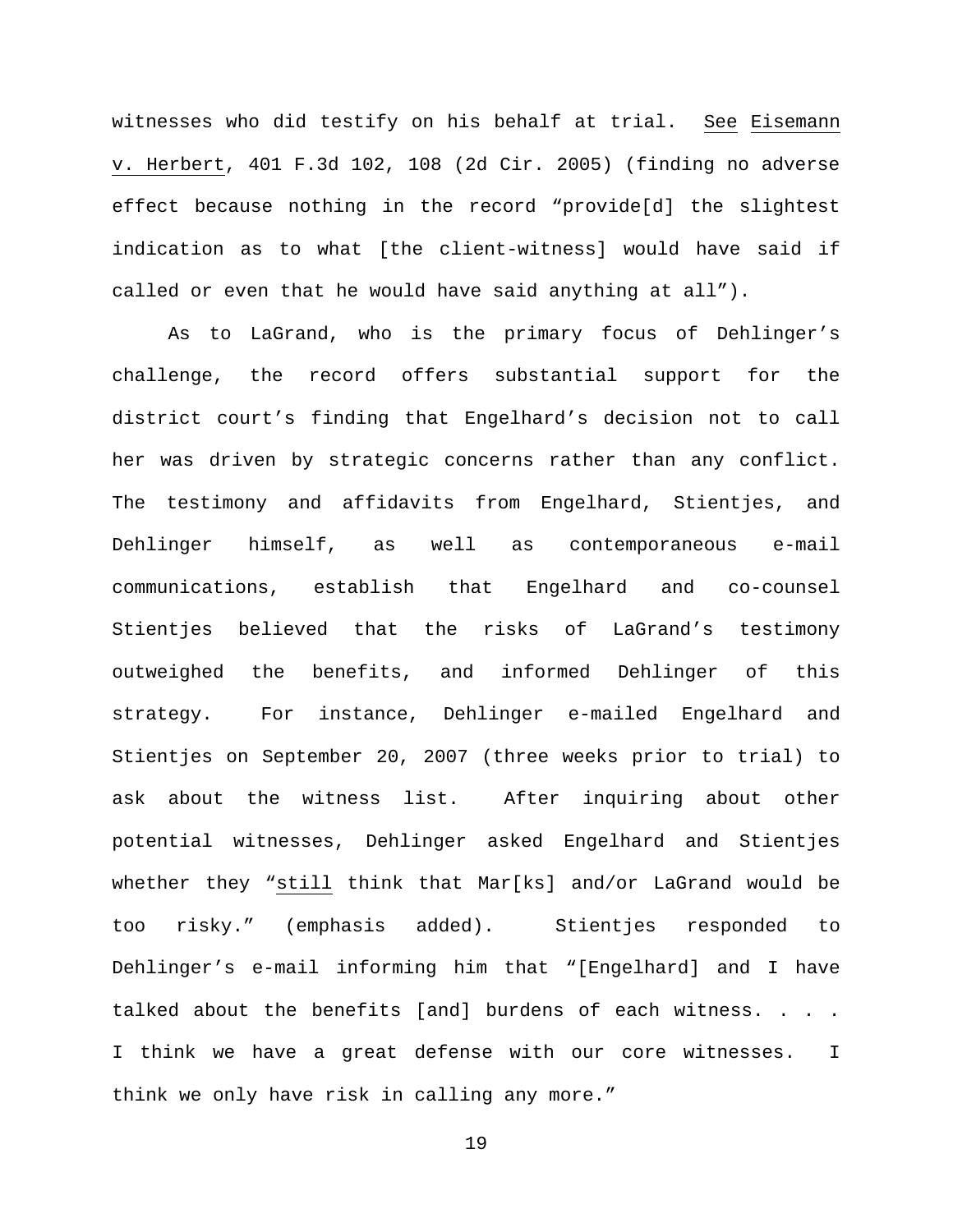This evidence thus belies Dehlinger's claim that Engelhard led him to believe up until the eve of trial that LaGrand would be called as a witness. Instead, the evidence establishes just the opposite. First, Engelhard told Dehlinger prior to undertaking his representation that, in his expert opinion, LaGrand's testimony would not help Dehlinger, and Dehlinger chose to retain Engelhard with this knowledge.<sup>[5](#page-19-0)</sup> Then, Engelhard and co-counsel adhered to this strategy and kept Dehlinger apprised of it throughout trial preparations.

As the district court found, the strategic considerations that led Engelhard to conclude that calling LaGrand would be "too risky" were objectively reasonable. Not only was LaGrand a convicted felon; she had also pled guilty to tax fraud involving the very same fraudulent organization that provided the basis

<span id="page-19-0"></span><sup>&</sup>lt;sup>5</sup> Dehlinger acknowledged at the § 2255 hearing that prior to agreeing to represent him, Engelhard stated that he did not think it would be a good strategic decision to call LaGrand, and "that if that's the way [Dehlinger] wanted to go, [he] really should go with some other lawyer." Dehlinger argues that this statement shows Engelhard placed LaGrand's interests above Dehlinger's by threatening not to represent Dehlinger unless he agreed not to call LaGrand as a witness. Even if the statement could be construed as evidence of a conflict during<br>representation, as Dehlinger maintains, it could also be representation, as Dehlinger maintains, it could also be construed as evidence that Engelhard simply provided his prospective client (Dehlinger) with the frank professional judgment that LaGrand would make a poor witness and that calling her would not be the best strategy for presenting Dehlinger's defense. Given the deference we must give the district court's findings, we cannot hold that the district court erred in so finding.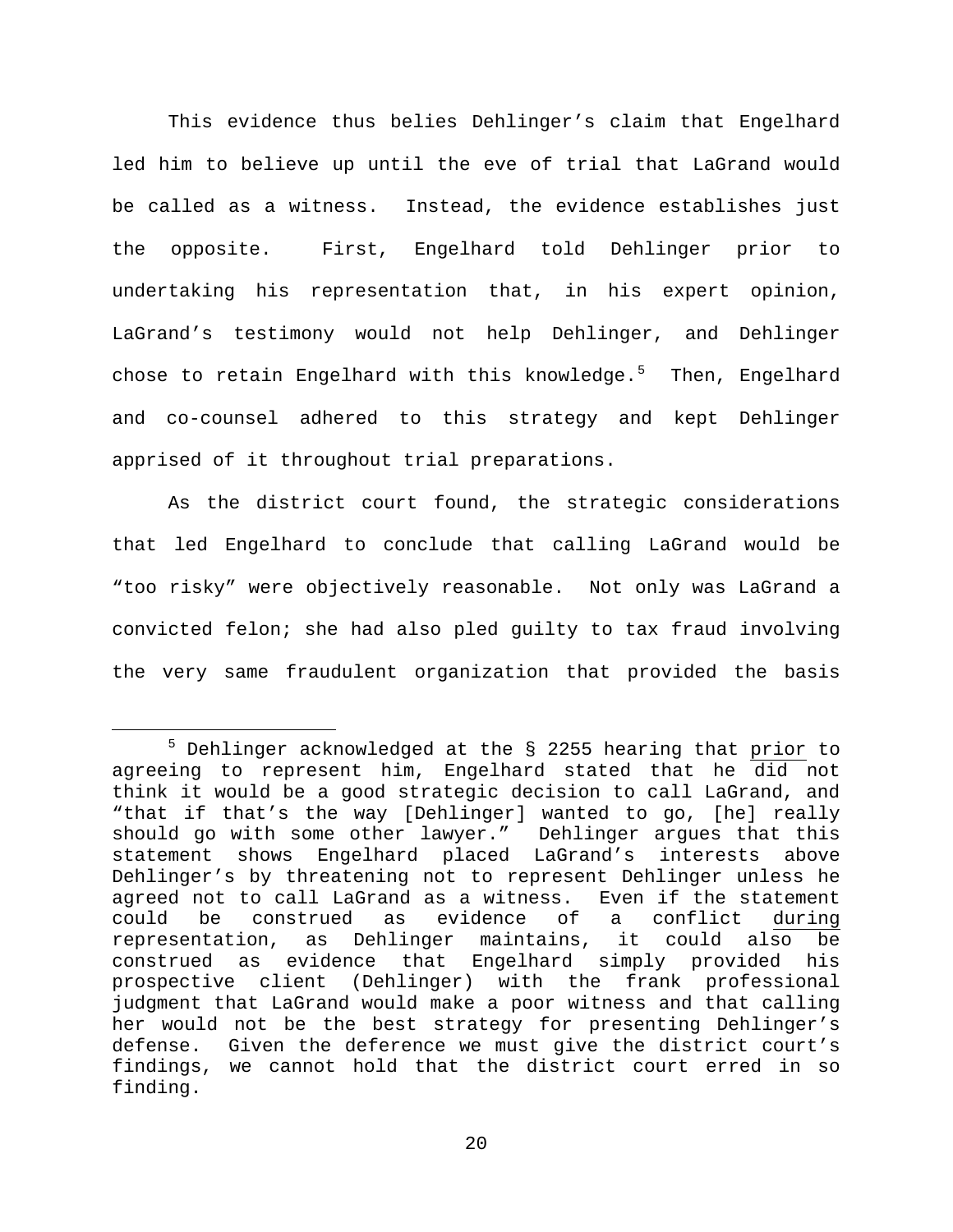for the charges against Dehlinger. Moreover, LaGrand had a history of conflicting statements under oath about this tax fraud. This conflict made it impossible to predict what she would say on the stand and rendered any testimony from her vulnerable to blistering cross-examination. Furthermore, because LaGrand played no part in Dehlinger's decision to follow the AAA tax "plan" and did not prepare most of the tax returns that formed the basis for Dehlinger's indictment, it is difficult to see that anything helpful to Dehlinger would be gained from her testimony that was not obtained from the more reliable witnesses Engelhard used to establish Dehlinger's defense.

Even more than Kuzel and Redd, LaGrand was a witness with very little upside and a substantial downside -- involvement in the same tax fraud as Dehlinger and, in her case, initial denial of her involvement and then admission of and imprisonment for it. No adverse effect results from a trial lawyer's decision not to call witnesses whose testimony would be cumulative or potentially damaging to a defendant's case. See Winfield v. Roper, 4[6](#page-20-0)0 F.3d 1026, 1033-34 (8th Cir. 2006) (citing cases).<sup>6</sup>

<span id="page-20-0"></span> $6$  The evidence produced at the § 2255 hearing also strongly suggests that LaGrand, even if called, would not have agreed to testify at Dehlinger's trial. At the time of that trial, she was on supervised release and limitations had not run on charges the Government waived as part of her plea bargain. At her own (Continued)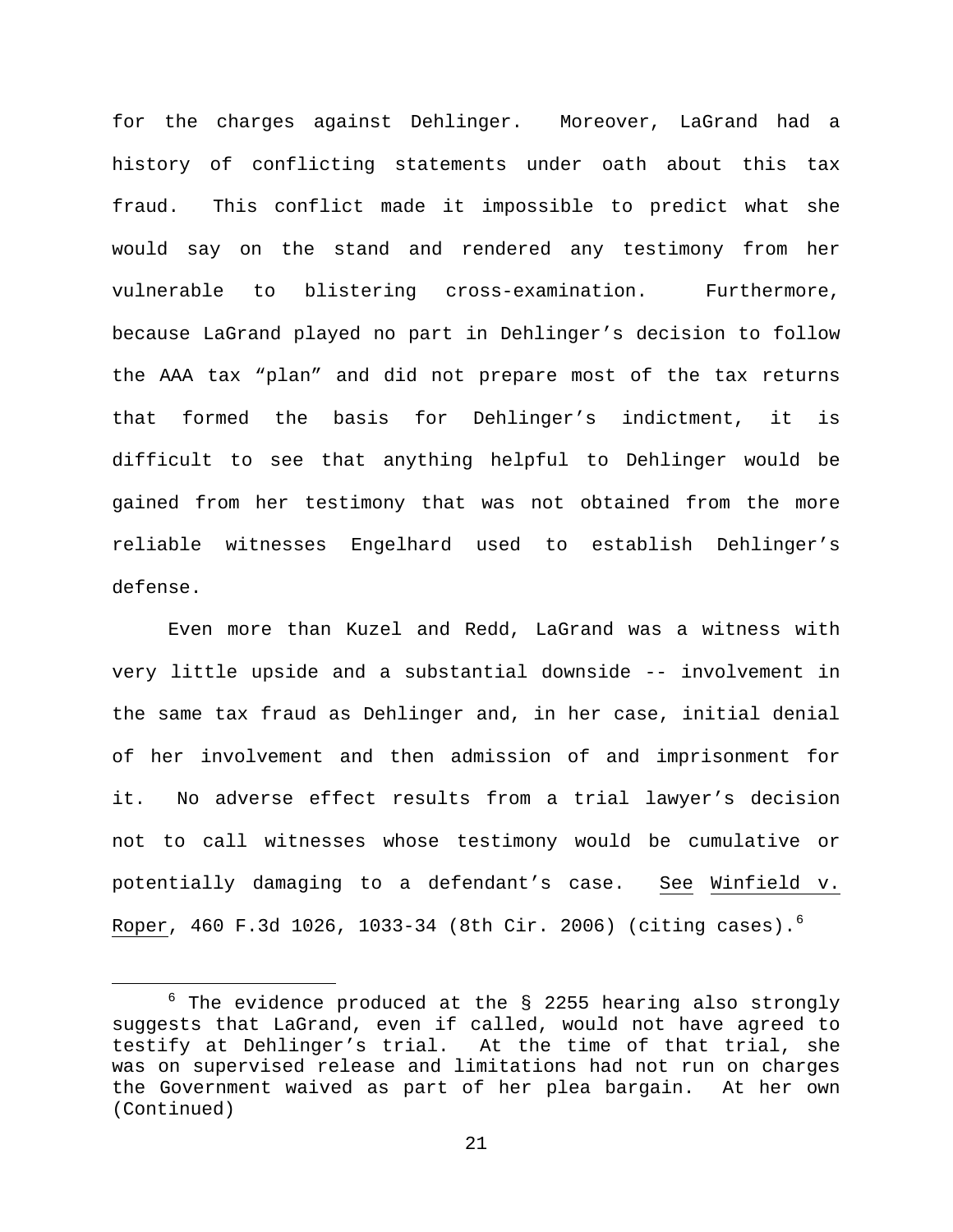Dehlinger's contentions that LaGrand, Kuzel, or Redd would have provided exculpatory testimony at his trial rest on nothing more than conjecture. One can only speculate as to what they would have said and what effect this testimony might have had on the jury. Evaluation of the testimony of possible witnesses is precisely the sort of strategic decision entrusted to the professional judgment of trial counsel. The record provides abundant evidence that, as the district court found, Engelhard's decision not to call LaGrand, Kuzel, Redd or any other AAA planner was an objectively reasonable one, which was based on Engelhard's familiarity with the facts of the case and his thorough investigation of the best options available to his client.

### IV.

The Sixth Amendment does not provide a basis for disappointed clients to launch after-the-fact attacks on the objectively reasonable strategic decisions of their trial attorneys. The district court did not err in finding that Dehlinger failed to establish that Engelhard's representation

Ĩ.

trial, she had claimed total innocence; when pleading guilty,<br>she admitted to knowingly engaging in fraud. Any further she admitted to knowingly engaging in fraud. testimony exposed her to charges of perjury and breach of her plea agreement.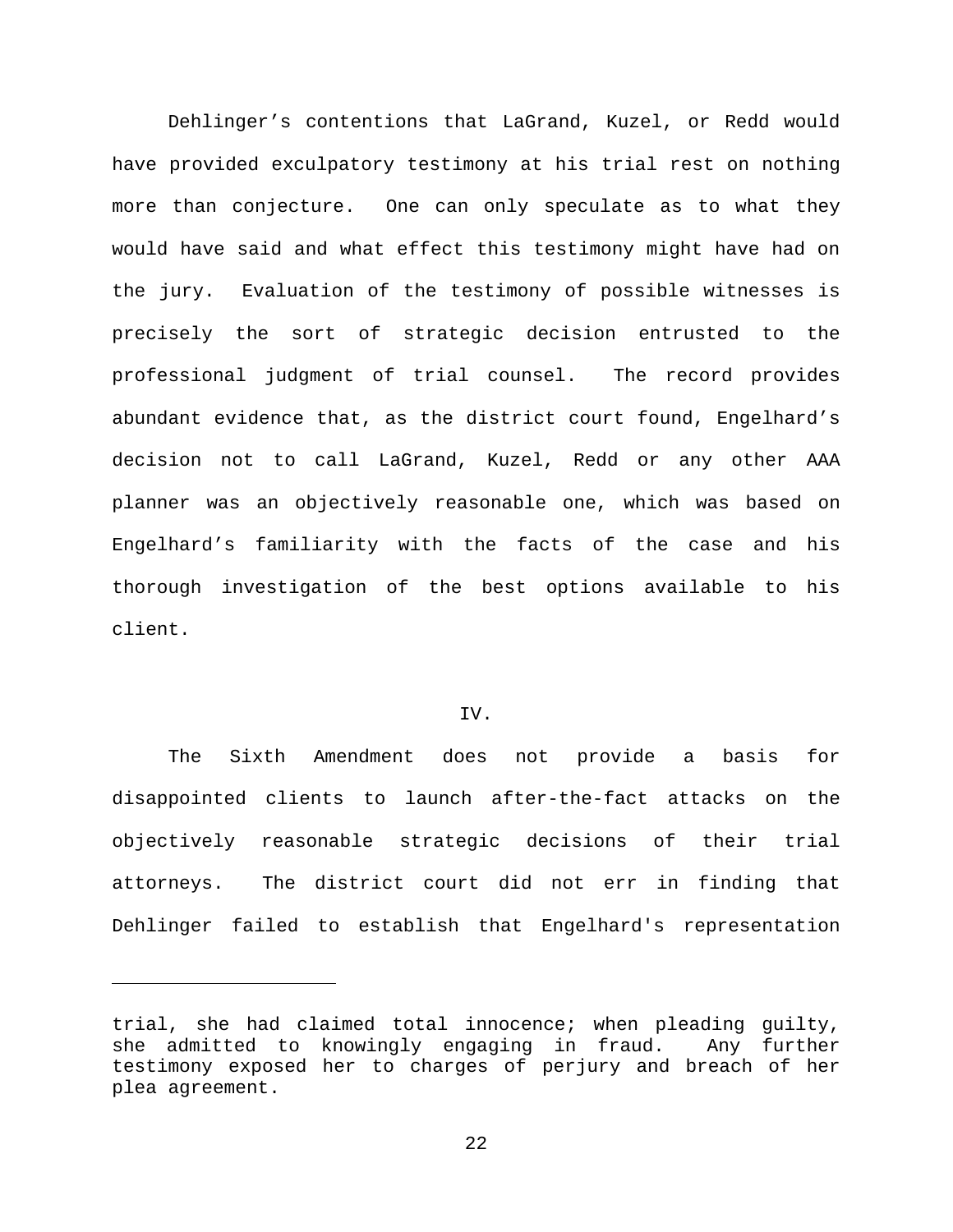was anything other than objectively reasonable. For the foregoing reasons, the judgment of the district court is

# AFFIRMED.